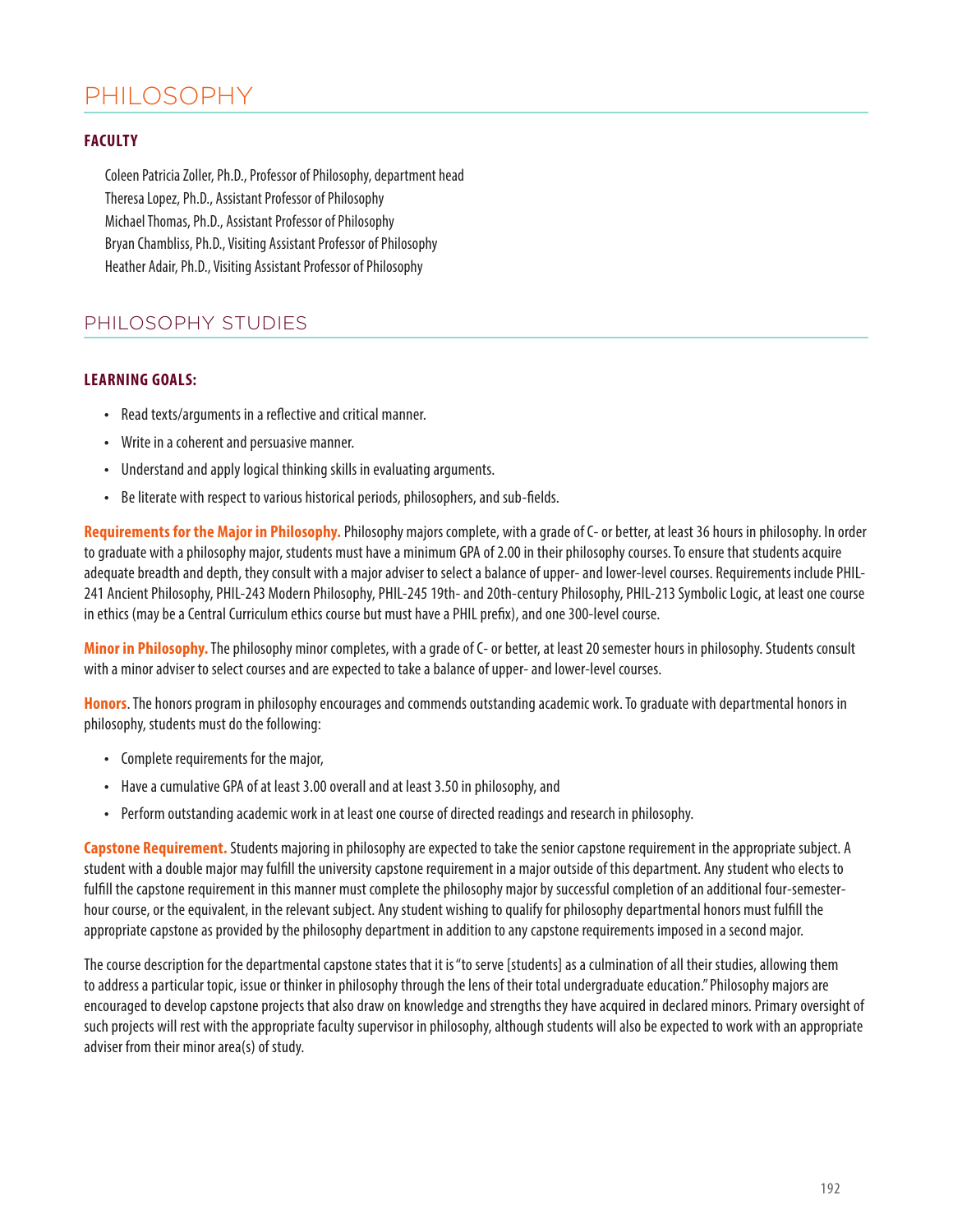# **PHILOSOPHY COURSES**

# **PHIL-101 Problems in Philosophy**

An introduction to philosophy and philosophical problems. Emphasizes standards and ideals of morality and truth. 4 SH. CC: Ethics.

#### **PHIL-105 Philosophy of Love and Desire**

An introduction to philosophy, this course examines theories of love, desire and friendship from ancient, medieval, modern, and 19th- and 20thcentury philosophers. 4 SH. CC: Ethics.

#### **PHIL-115 Social Justice Leadership**

This course is designed to introduce students to a number of theoretical frameworks in the fields of philosophy, leadership and social justice. Using multiculturalism and social justice as guideposts, the course will help student leaders understand diversity using the central tenets of mentoring, leadership and agency. Through these theories, the concepts of oppression, activism and advocacy will be investigated. 2 SH.

#### **PHIL-122 Resolving Moral Conflicts**

Investigates problems involved in moral decision making, providing students with a better understanding of what it means to be a good individual, a good family member and a good citizen of the nation and world. 4 SH. CC: Ethics.

#### **PHIL-125 Justice**

This introductory course is a philosophical inquiry into the idea of justice. Rather than focusing on personal morality, we will investigate issues of public policy. How ought we, through our laws and institutions, distribute the benefits and burdens of society, income and wealth, duties and rights, powers and opportunities, offices and honors? Philosophical writings, as well as practical issues that illustrate competing theories of justice, will be investigated. 4 SH. CC: Ethics.

#### **PHIL-140 The Good Life**

This course examines two related areas of ethics: Theories of the good life or well-being make up the first. Engaging perspectives from various disciplines, we take up questions like 'what makes a life go well?' and 'what is worth pursuing for its own sake?' The good life involves not simply feeling good but also being good and doing right by others. Knowing how we should treat one another can be aided by having a grasp of general moral ideals. Normative ethics is the term for this area of inquiry, and occupies the latter part of the course. 4 SH. CC: Ethics

#### **PHIL-150 Race, Class and Ethics**

Examines ethical theory and practice in connection with the relevant social and political philosophy, focusing on the philosophical issues that arise in everyday life. 4 SH. CC: Ethics, Diversity Intensive.

#### **PHIL-210 Philosophy of Religion**

Focus on classical and contemporary writings to determine the credibility of religious faiths and beliefs. Same as RELI-210. 4 SH.

#### **PHIL-211 Existentialism**

An intensive study of the themes and ideas that inform different existentialist texts. This course also examines the historical context for the emergence of this contemporary school of thought. Prerequisite: Sophomore standing. 4 SH. CC: Ethics Intensive, Interdisciplinary.

#### **PHIL-212 Feminist Philosophy**

An examination of the various forms of feminist philosophy (e.g., liberal feminism, radical feminism, existential feminism, Marxist/socialist feminism, psychoanalytic feminism, postmodern feminism, eco-feminism, and multicultural and global feminism). Emphasizes how feminism differs from common (mis)understandings of it. Some attention is also given to various women in professional philosophy. Same as WGST-200. Prerequisite: One course in philosophy or one course in women and gender studies or completion of the Diversity Central Curriculum requirement or instructor's permission. 4 SH. CC: Diversity.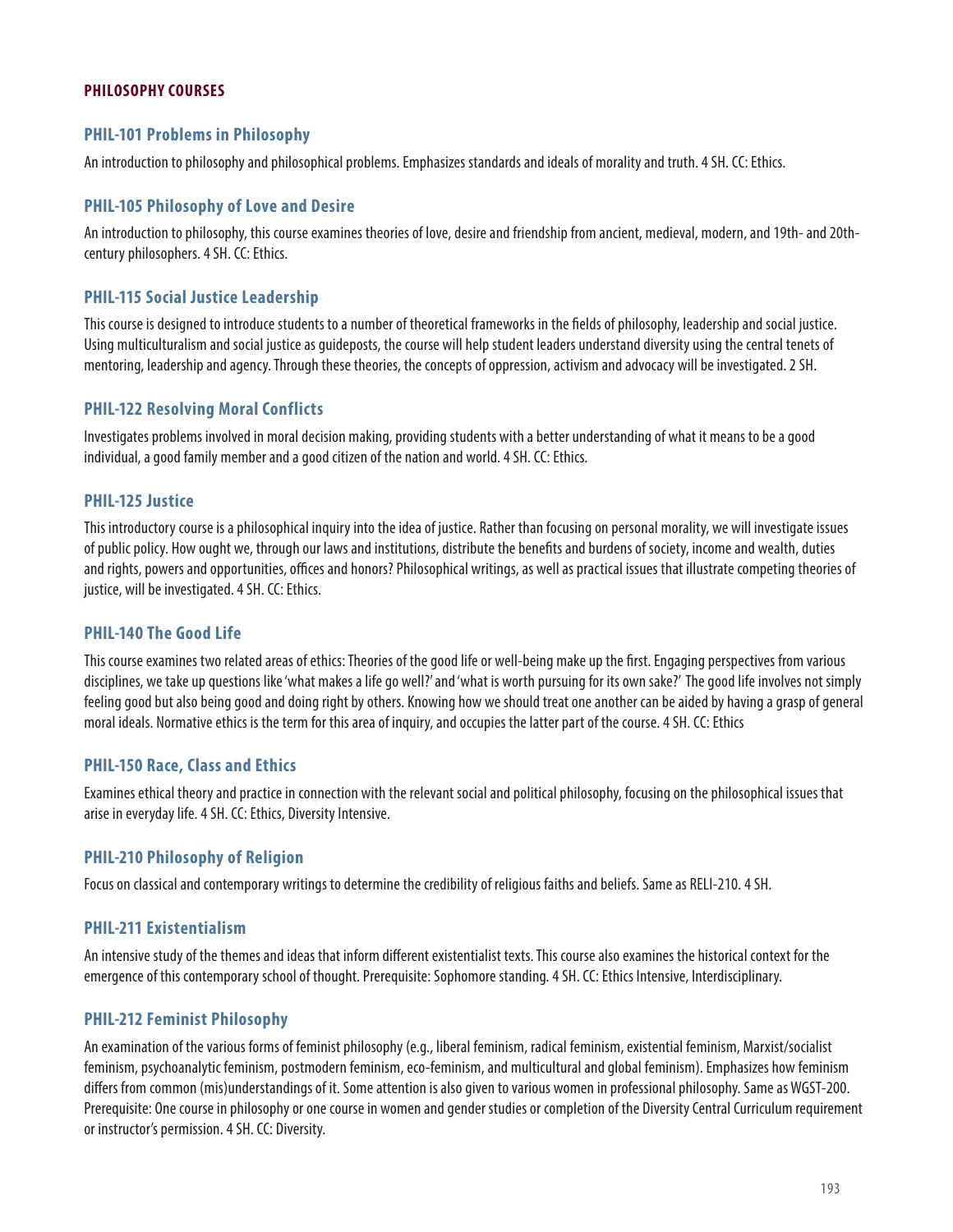# **PHIL-213 Symbolic Logic**

Examines basic procedures for determining the validity or invalidity of deductive arguments. Emphasizes standard notations, principles and methods used in modern symbolic logic. Also covers aspects of set theory. 4 SH. CC: Analytical Thought.

# **PHIL-214 Black Existentialism**

This course examines the work of key figures in black existential philosophy from the early twentieth century to the present day. These philosophers take up ideas central to the existentialist movement in the course of analyzing the lived conditions of black life under systems of colonialism and anti-black racism. Prerequisite: sophomore standing. 4 SH. CC: Interdisciplinary, Diversity Intensive, Ethics Intensive.

# **PHIL-221 Applied Ethics**

Examines a variety of practical ethical issues and problems using the tools of philosophical analysis and moral theory. Subject area for course changes on a rotating basis and includes ethics of war and peace and environmental ethics. 2-4 SH. CC: Ethics Intensive.

# **PHIL-222 Advanced Ethical Theory**

Principal theories of moral value and duty in the history of Western thought, as well as in contemporary philosophy. Readings may include works from such thinkers as Plato, Aristotle, Kant, Mill, Schopenhauer, Nietzsche, Held, Korsgaard, Hursthouse, Hooks, Bordo, de Waal, MacIntyre, Blackburn and Lear. Prerequisite: One course in philosophy or instructor's permission. 4 SH. CC: Ethics.

# **PHIL-223 Business Ethics**

A systematic and philosophically informed consideration of some typical moral problems faced by individuals in a business setting, and a philosophical examination of some common moral criticisms of the American business system. 4 SH. CC: Ethics Intensive.

# **PHIL-224 Bioethics**

Examines the major ethical controversies in medicine, subjecting them to close philosophical analysis. Subjects addressed include the patient/ doctor relationship, informed voluntary consent, beginning and end of life issues, abortion, reproductive rights, genetic therapies and cloning, human subject medical experimentation, and health care resource allocation. 4 SH. CC: Ethics.

# **PHIL-226 Philosophy, Ethics and the Environment**

This course centers on ethical issues surrounding consumption, both of food and fuel. We examine the environmental and moral implications of our agricultural practices, factory farming, and energy use and production with particular attention to climate change. We will examine foundational questions in environmental ethics concerning the value and moral standing of elements of the environment, including wideranging questions about human beings' proper relationship with the natural environment and with non-human forms of life, as well as our relationships with one another. 4 SH. CC: Ethics.

# **PHIL-235 Aesthetics**

Examines artistic and aesthetic values reflected in both past and present philosophies of art and beauty. Readings may include selections from Plato, Aristotle, Hume, Kant and Tolstoy, as well as 20th-century philosophers and artists. 4 SH. CC: Artistic Expression.

# **PHIL-240 Being Awesome At Life**

This course offers a cross-cultural examination of the pursuit of a good human life, and how one learns to live better. In other words, it is about the theory and practice of being awesome at life. We focus on ethical dispositions (skills, habits and virtues) as critical features of ethics, explored through texts from various religious and philosophical figures in English translation, as well film and other media. Prerequisite: Junior standing. Previous experience in philosophy or religious studies is helpful, but not required. 4 SH. CC: Ethics.

# **PHIL-241 Ancient Philosophy**

The origins of Western philosophical thought in ancient Greece and Rome. Emphasizes Plato and Aristotle and the Stoics. 4 SH. CC: Ethics Intensive.